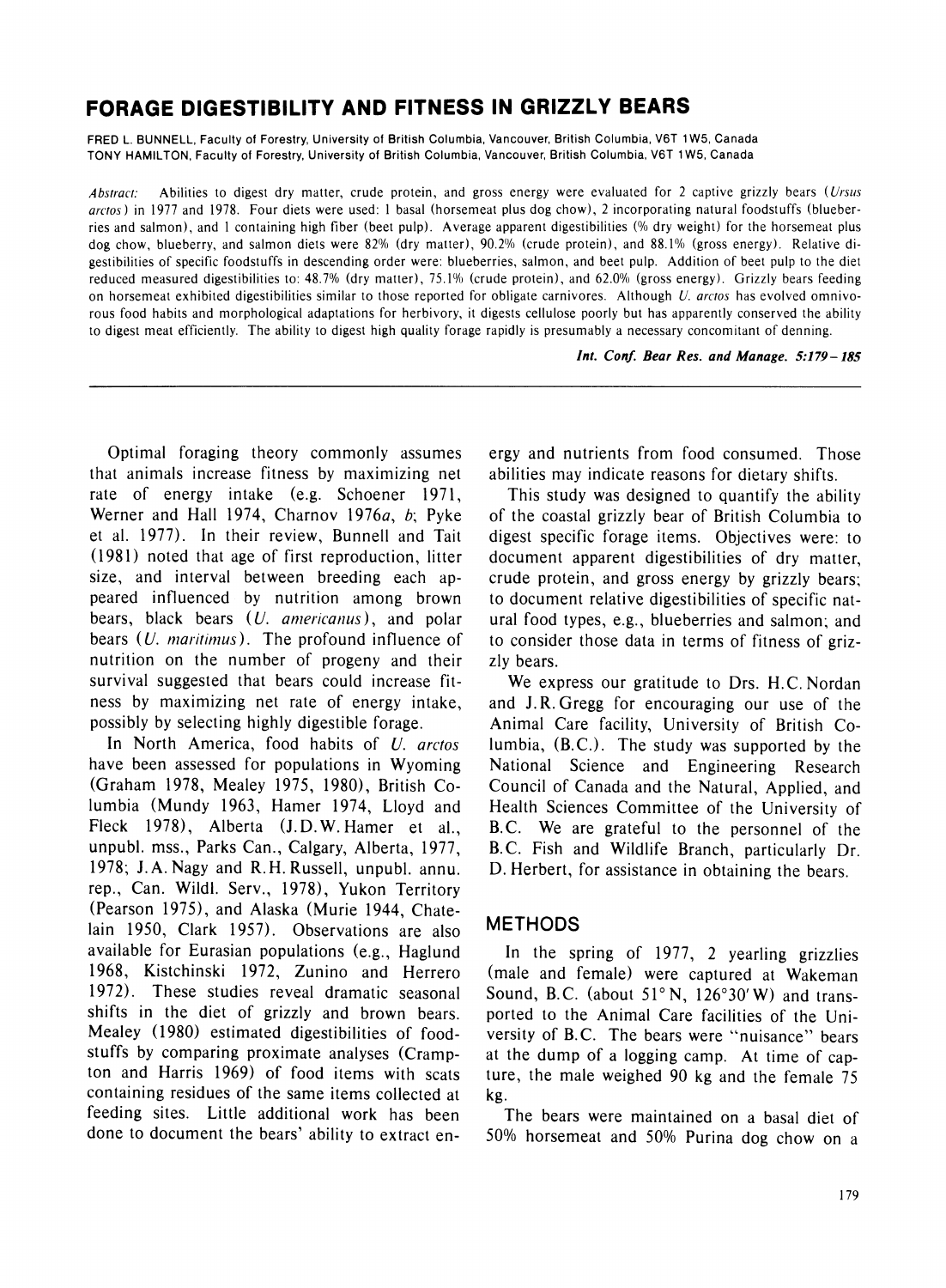

**Fig. 1. Food consumed by grizzly bears as a function of amount**  offered (circles = male; triangles = female). Solid line illus**trates a 1:1 relationship, dotted line illustrates the observed relationship.** 

**dry weight basis. They were exposed to experimental diets never less than 5 days before trials. Specific forage types were evaluated by addition to the basal diet. Trials lasted 10 days. The basal diet contributed 50% (moist weight) of the entire diet during trial periods. Forage types evaluated were blueberries (Vaccinium corymbosum), coho salmon (Oncorhynchus kisutch), and beet pulp. Diets were mixed with a 20 hp screw-type meat grinder and paddle-type mixer. Bears were fed weighed samples twice daily (0800 and 1700) during each trial. The amount of food on offer varied with food type (Fig. 1). The basal diet was also fed to 4 juvenile dogs.** 

**Three feed samples were collected from each diet: at the time of mixing, at day 5 of the trial, and at the end of the trial. Individual components of the diets were analyzed. Fecal samples were collected on days 5, 7, and 10 of each trial, 1 sample per animal. All samples were frozen and subsequently dried in a forced-air convection oven, and dry matter was determined for feeds and feed components. Fecal samples were machine-ground (mesh-size 20), but the high fat content of most feed samples necessitated handgrinding with mortar and pestle. Nitrogen contents were estimated by the macro-Kjeldahl technique (A.O.A.C. 1970). Gross energy content was estimated by Gallenkamp adiabatic oxygen bomb calorimeter. Acid detergent fiber (ADF),** 

**Table 1. Composition of experimental diets fed to captive griz**zly bears and domestic dogs at the University of British Columbia, 1977-78  $(X$  of 3 to 6 replicates).

|                          |                 |                           | Composition on basis of dry matter |                    |  |  |  |
|--------------------------|-----------------|---------------------------|------------------------------------|--------------------|--|--|--|
| Diet                     | % dry<br>matter | Crude protein<br>(g/100g) | Gross energy<br>(cal/g)            | % AIA <sup>a</sup> |  |  |  |
| Basal (bears)            | 50.1            | 36.3                      | 5577                               | 0.11               |  |  |  |
| Basal (dogs)             | 49.4            | 36.4                      | 5742                               | 0.09               |  |  |  |
| Basal and<br>blueberries | 34.3            | 31.7                      | 5498                               | 0.38               |  |  |  |
| Basal and<br>salmon      | 32.4            | 53.0                      | 5529                               | 0.10               |  |  |  |
| Basal and<br>beet pulp   | 49.7            | 21.2                      | 4729                               | 1.42               |  |  |  |

**a Acid-insoluble ash** 

**a measure of lignocellulose content, was estimated for plant components using the technique of Waldern (1971). Values of acid insoluble ash in feed and feces were assessed by the technique described by McCarthy et al. (1974) and Van Keulen and Young (1977).** 

**Calculations of apparent digestibility employed equations (1) and (2):** 

$$
\% DMD = 1 - \left[ \frac{\% AIA \text{ in feed, dm}}{\% AIA \text{ in feces, dm}} \right] 100 \qquad (1)
$$

**where %DMD = apparent percent of dry matter digestible, %AIA = percent acid-insoluble ash on a dry-matter (dm) basis, and Y = specific nutrient treated.** 

**% nutrient digestible** 

$$
= 1 - \left[\frac{\%AIA \text{ in feed} \times \%Y \text{ in feces}}{\%AIA \text{ in feces} \times \%Y \text{ in feed}}\right]100 \quad (2)
$$

#### **RESULTS**

**With the exception of the blueberry diet, bears**  consumed an average of  $70 \pm 4\%$  of the food of**fered them (Fig. 1). The proportion of food rejected was remarkably consistent over the range of food offered (Fig. 1). Blueberries were avidly consumed; the small portion rejected (< 1%) may have resulted from difficulties by the bears in handling the forage.** 

**Upon termination of the trials, the male weighted 210 kg and the female 172 kg. Weight**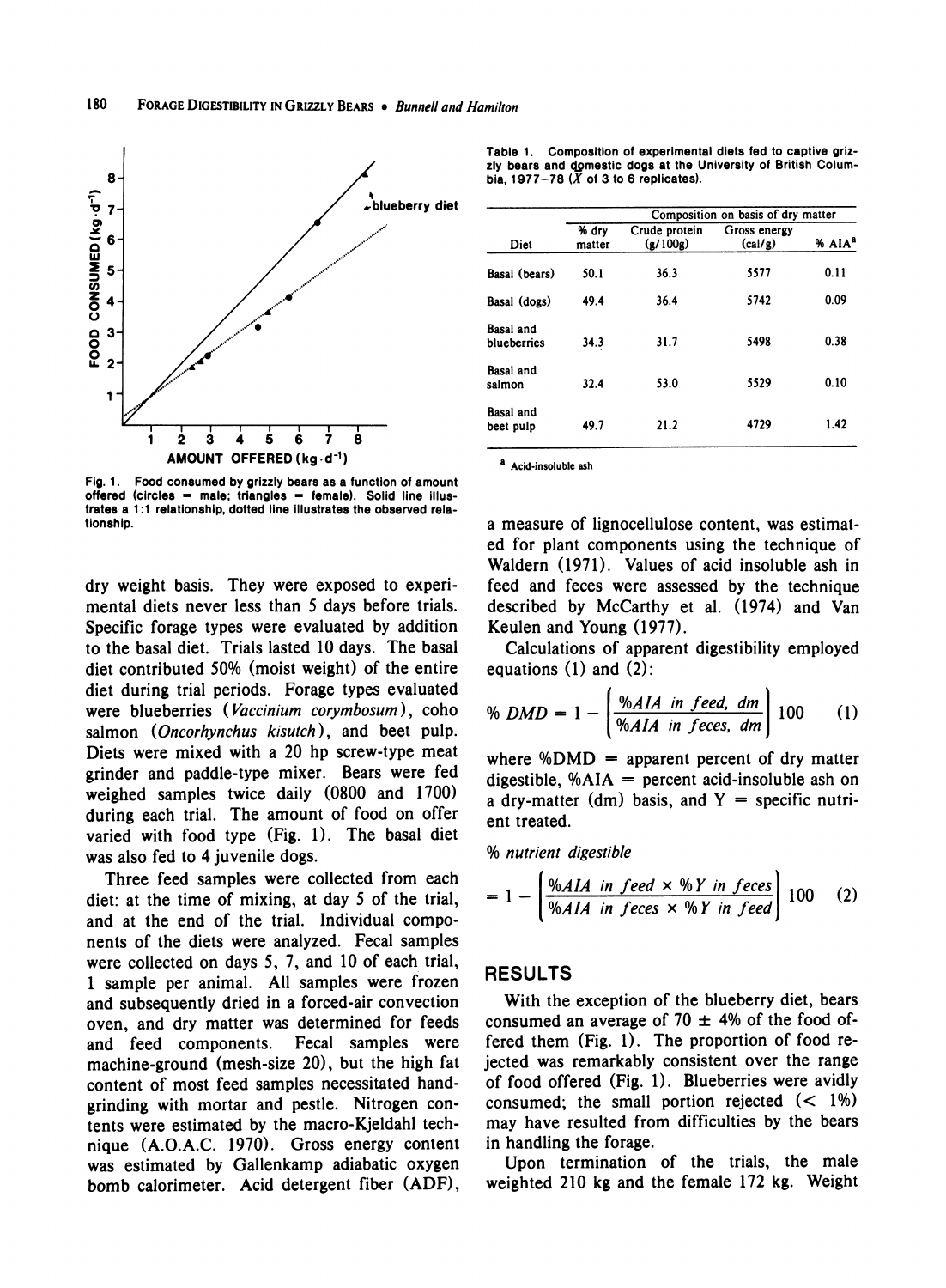|             |        | Composition on basis of dry matter |                         |       |  |  |
|-------------|--------|------------------------------------|-------------------------|-------|--|--|
| Diet        | Animal | Crude protein<br>(g/100g)          | Gross energy<br>(cal/g) | % AIA |  |  |
|             |        |                                    |                         |       |  |  |
| Basal       | Male   | 21.6                               | 3710                    | 0.73  |  |  |
|             | Female | 21.1                               | 3827                    | 0.54  |  |  |
| Basal and   | Male   | 19.7                               | 3874                    | 2.34  |  |  |
| blueberries | Female | 21.5                               | 4114                    | 2.49  |  |  |
| Basal and   | Male   | 23.8                               | 3499                    | 0.43  |  |  |
| salmon      | Female | 22.2                               | 3086                    | 0.50  |  |  |
| Basal and   | Male   | 10.4                               | 3669                    | 2.85  |  |  |
| beet pulp   | Female | 10.2                               | 3342                    | 2.70  |  |  |
| Basal       | Dogs   | 27.2                               | 4408                    | 1.11  |  |  |

**Table 2. Fecal analyses of a male and a female captive grizzly bear and 4 dogs fed experimental diets at the University of Brit**ish Columbia,  $1977-78$   $(X$  of 4 to 8 replicates).

**gains were 0.63 kg/day for the male and 0.51 kg/day for the female.** 

**The basal diet offered bears and dogs did not differ significantly (Table 1). The blueberry and salmon diets were significantly lower than the basal diet in percent dry matter (t-test, P < 0.001). All three experimental diets differed**  from the basal diet in crude protein  $(P < 0.001)$ . **Only the beet pulp diet differed significantly from**  the basal diet in gross energy  $(P < 0.002)$ . Fe**cal analyses of animals on known trial diets (Table 2) should prove useful to field workers estimating digestibilities by the technique of Mealey (1980).** 

**Equations 1 and 2 were used to estimate the digestibilities of dry matter, crude protein, and gross energy (Table 3). When feeding on the basal diet, domestic dogs showed greater digestibilities of dry matter, crude protein, and gross energy than did bears (Table 3). Most differences were statistically significant according to ttests: dry matter, P < 0.01; crude protein, P < 0.02; gross energy, P < 0.06.** 

**Estimates of digestibility of individual forage types were derived using the data of Table 3. Consider estimation of the digestibility of blueberries by the male grizzly. Composition of the trial diet on a dry weight basis was 75.5% basal and 24.5% blueberries. The estimated dry matter digestibility by the male was 85.4% while feeding on the basal diet and 83.6% while feeding on the blueberry plus basal diet (Table 3). An estimate of his ability to digest blueberries, Y, is obtained from the relationship:** 

|             |            |               | Apparent digestibility (% dry weight) |               |  |  |  |
|-------------|------------|---------------|---------------------------------------|---------------|--|--|--|
| Diet        | Animal     | Dry matter    | Crude protein                         | Gross energy  |  |  |  |
| Basal       | Male       | 85.4          | 91.3                                  | 90.3          |  |  |  |
|             | Female     | 80.1          | 88.4                                  | 86.3          |  |  |  |
| Basal and   | Male       | 83.6          | 89.8                                  | 88.5          |  |  |  |
| blueberries | Female     | 84.6          | 89.5                                  | 88.5          |  |  |  |
| Basal and   | Male       | 77.6          | 89.9                                  | 85.8          |  |  |  |
| salmon      | Female     | 80.8          | 92.0                                  | 89.3          |  |  |  |
| Basal and   | Male       | 50.1          | 75.5                                  | 61.3          |  |  |  |
| beet pulp   | Female     | 47.3          | 74.7                                  | 62.7          |  |  |  |
| Basal       | Dogs: mean | 91.7          | 93.9                                  | 93.5          |  |  |  |
|             | range      | $90.8 - 92.3$ | $93.2 - 94.2$                         | $92.9 - 94.2$ |  |  |  |

**Table 3. Apparent digestibilities of dry matter, crude protein, and gross energy by a male and a female captive grizzly bear and 4 domestic dogs fed experimental diets at the University of British Columbia, 1977-78.** 

 $0.755 (0.854) + 0.245 Y = 0.836$  (3)

Thus,  $Y = 0.78$ , or 78%. Digestibilities of indi**vidual forage types were estimated using the formulation of equation 3 (Table 4).** 

#### **DISCUSSION**

**Over the 190-day trial period, increases in body weight were 133% and 129% for the male and female respectively. Nagy and Russell (unpubl. annu. rep., Can. Wildl. Serv., 1978) reported weight gains of 330% over 148 days for an immature 2-year-old male grizzly bear and 91% over 90 days for an immature female. Daily weight gains were 0.39 and 0.36 kg/day for the male and female respectively. From data of Pearson (1975) we calculated rates of weight gain for 2 grizzly bears in southwest Yukon: 0.41 kg/day over 126 days for an adult male and 0.64 kg/day over 16 days for a 2-year-old female that fed intensively on berries of Shepherdia canadensis. Rates of weight gain for our captive grizzly bears** 

**Table 4. Dry-matter digestibilities of specific dietary components by a male and a female captive grizzly bear at the University of British Columbia, 1977-78.** 

| Male | Female | Mean                                    |
|------|--------|-----------------------------------------|
| 78.3 | 98.5   | 88.4                                    |
| 65.2 | 82.1   | 73.6                                    |
| 12.0 | 10.9   | 11.5                                    |
|      |        | Dry-matter digestibility (% dry weight) |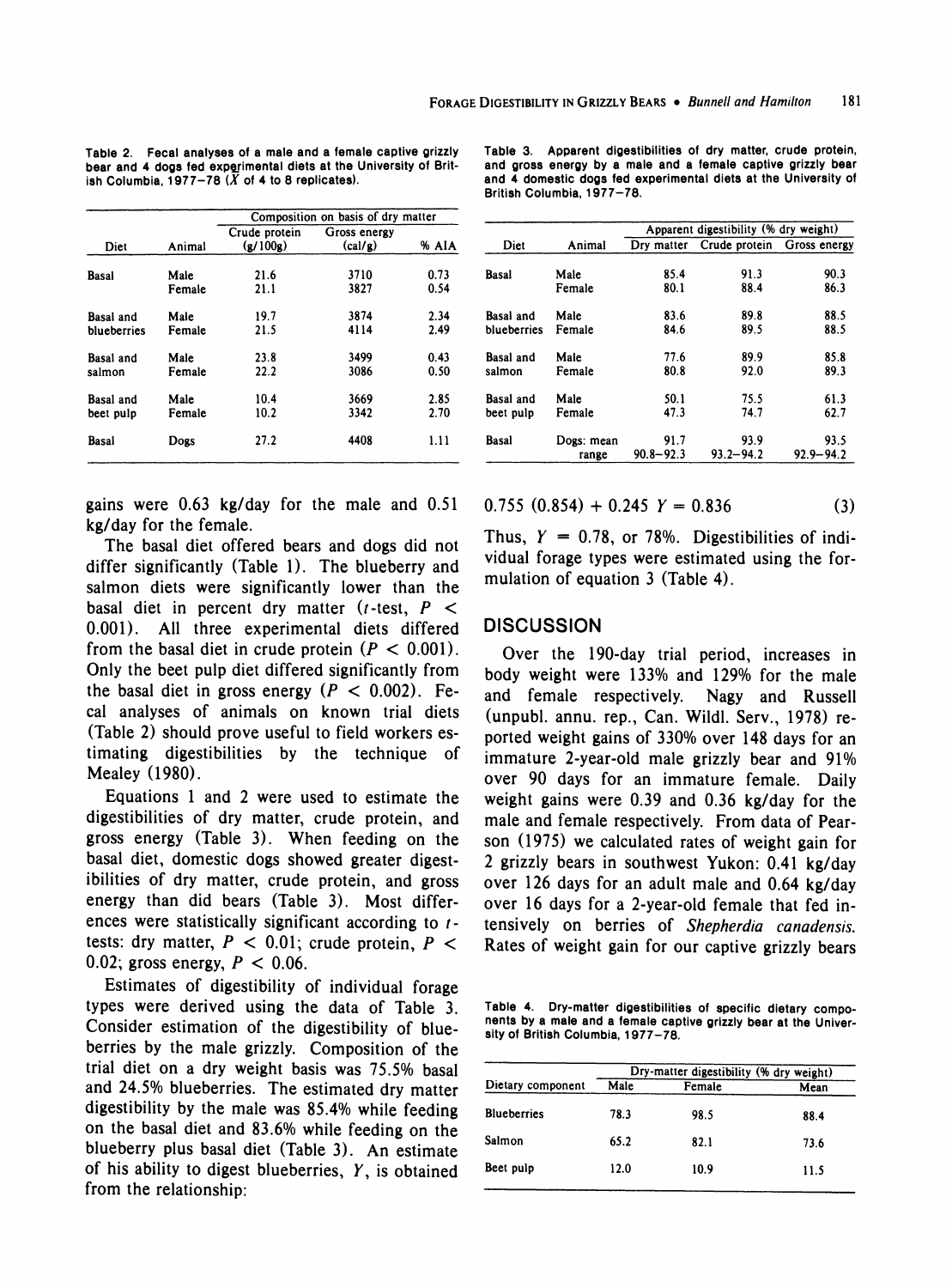#### 182 FORAGE DIGESTIBILITY IN GRIZZLY BEARS . Bunnell and Hamilton

|                                                           |                                                     |               | Apparent digestibility (% dry weight) |                 |  |  |  |
|-----------------------------------------------------------|-----------------------------------------------------|---------------|---------------------------------------|-----------------|--|--|--|
| Species and<br>data source                                | Food item(s)                                        | Dry<br>matter | Crude<br>protein                      | Gross<br>energy |  |  |  |
| Ursus arctos<br>(this study)                              | Mean of basal, blueberry,<br>and salmon diets       | 82.0          | 90.2                                  | 88.1            |  |  |  |
| Ursus arctos<br>(this study)                              | Basal plus beet pulp                                | 48.7          | 75.1                                  | 62.0            |  |  |  |
| <b>Ursus arctos</b><br>(Mealey 1975)                      | Cervidae and Bovidae                                | 81.3          |                                       |                 |  |  |  |
| Ursus arctos<br>(Mealey 1975)                             | Salmo clarki                                        | 73.2          |                                       |                 |  |  |  |
| Ursus arctos<br>(Mealey 1975)                             | Succulent herbs                                     |               | 42.8                                  |                 |  |  |  |
| <b>Ursus maritimus</b><br>(Best 1975)                     | Phoca hispida                                       | 82.0          | 83.2                                  | 91.8            |  |  |  |
| Canis familiaris<br>(this study)                          | Basal diet (horsemeat<br>and dog chow)              | 91.7          | 93.9                                  | 93.5            |  |  |  |
| Lynx rufus<br>(Golley et al. 1965,<br>Morris et al. 1974) | Chicken, deer, rabbits<br>and Zu/Preem <sup>8</sup> | 79.0          | 90.4                                  | 91.0            |  |  |  |
| Panthera tigris<br>(Morris et al. 1974)                   | Zu/Preem                                            | 79.2          | 88.8                                  |                 |  |  |  |
| <b>Felis</b> concolor<br>(Morris et al. 1974)             | Zu/Preem                                            | 80.1          | 92.1                                  |                 |  |  |  |
| Taxidea taxus<br>(Jense 1968, Morris<br>et al. 1974)      | Zu/Preem                                            | 77.1          | 88.1                                  | 86.5            |  |  |  |

| Table 5. Interspecies comparison of ability to digest dry matter, protein, and gross energy from various diets. |
|-----------------------------------------------------------------------------------------------------------------|
|-----------------------------------------------------------------------------------------------------------------|

**a** Zu/Preem - commercial preparation based on horsemeat and meat byproducts

**(0.51 and 0.63 kg/day) appear similar to rates documented for free-ranging grizzly bears (see also Kingsley et al. 1983). The capacity for rapid weight gain is likely a necessary concomitant of the denning habit, which annually enforces a 4 to 7-month period of inactivity.** 

**Digestibilities of dry matter and crude protein by U. arctos differed little from digestibilities recorded for obligate carnivores (Table 5). Morris et al. (1974) presented data for 13 felid species (obligate carnivores); they found mean digestibilities in these species for dry matter and crude protein of 78.8% and 89.6% respectively. These calculated digestibilities for felids were lower than those reported for U. arctos (Table 5). Where it can be evaluated statistically, digestibility of gross energy did not differ between U. arctos and obligate carnivores (P > 0.05). Taxidea taxus, more omnivorous than the Felidae, exhibited slightly lower digestibilities of meat than U. arctos.** 

**Ursidae is the youngest Family within Order Carnivora (Colbert 1969). The Ursus line can be traced to Ursavus elmensis of the Miocene (Kurten 1976). Over the subsequent 20 million years, broad trends in evolution are evident towards larger body size, reduction of cheek teeth, expansion of the molars' chewing surface, and longer claws. Within U. arctos several trends are clearly associated with increased herbivory, particularly those in dentition and the claws (Herrero 1978, Bunnell and Tait 1981). Despite these long-lasting evolutionary trends towards herbivory, and the large vegetative component in diets of grizzly bears, digestive capabilities of U. arctos are similar to those of obligate carnivores (Table 5).** 

**Adaptations of U. arctos towards herbivory do not include the capacity to digest coarse forage efficiently. Blueberries with 15% acid-detergent fiber (ADF) are highly digestible (88.4%, Table 6). Dry-matter digestibility of the more fibrous**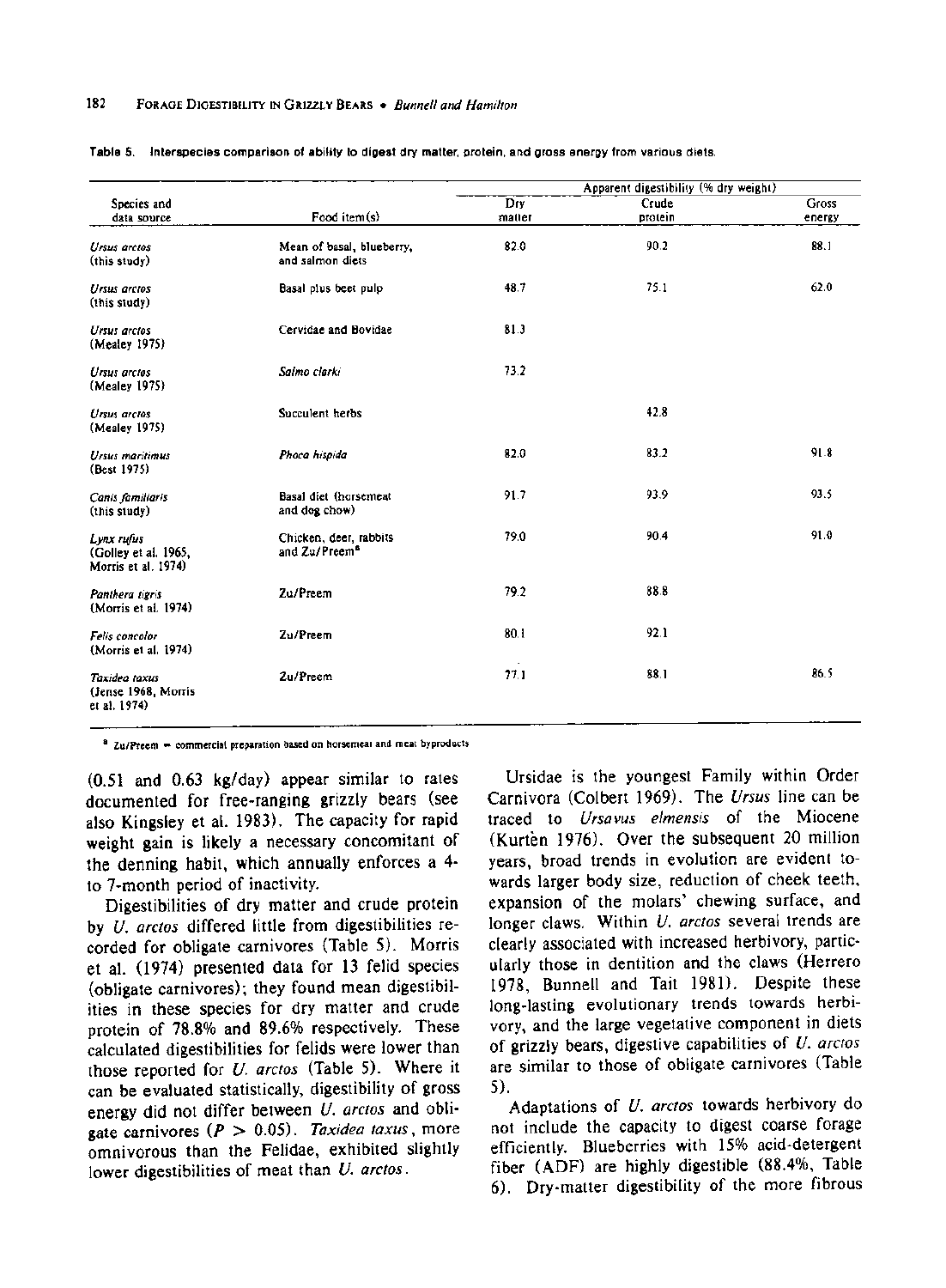**beet pulp (46.1% ADF) is much lower (11.5%, Table 6). The depressive effect of ADF components, particularly lignin, is well documented for ruminants (Schoonveld et al. 1974, Short et al. 1974). Among monogastric pigs (nonruminants), an increase in crude fiber within the diet only slightly affects its digestibility coefficient, but markedly depresses the digestibility of the rest of the diet (Rerat 1978). Within U. arctos an increase in dietary fiber dramatically decreases the apparent digestibilities of fiber, dry matter, and gross energy. Digestibility of crude protein is depressed, but not as markedly (Table 6).** 

**U. arctos and U. americanus have unspecialized digestive systems, essentially a carnivore's digestive system which has been lengthened (David 1964). Unlike many other nonruminant omnivores, they have no caecum and their stomachs are too acid to encourage the microflora and microfauna needed for digestion of cellulose (Rogers 1976). U. maritimus has returned to carnivory only recently. Fossil records of U. maritimus do not date earlier than 70,000 B.P., and distinct changes towards more carnivorous dentition have occurred in the last 10,000 years (Kurten 1964, 1976). Despite the recent evolution of more carnivorous dentition and almost**  purely carnivorous food habits (Lønø 1970, Rus**sell 1975), the digestive capabilities of U. maritimus differ little from those of the omnivorous U. arctos (Table 5).** 

**The fossil record, present anatomy, and documented digestive capabilities (Tables 3 through 6) suggest that evolution of digestive capabilities has been conservative in U. arctos. While some morphological adaptations towards herbivory (teeth and claws) are pronounced, grizzly bears digest fibrous vegetation poorly. Other species can increase fitness by maximizing rates of net energy gain (e.g., Krebs et al. 1974, Huey and Slatkin 1976, Stenseth 1978). Bunnell and Tait (1981) reported that age of first reproduction, mean litter size, and breeding interval of grizzly bears were influenced by diet. We thus suppose that selection pressures operating on U. arctos have encouraged means of enhancing energy intake. Present results of these pressures are omnivorous food habits, morphological adaptations for herbivory, and a well conserved ability to digest meat.** 

|             |  | Table 6. Apparent digestibilities by two grizzly bears of acid-   |  |
|-------------|--|-------------------------------------------------------------------|--|
|             |  | detergent fiber, dry matter, crude protein, and gross energy in   |  |
|             |  | diets of different fiber content. University of British Columbia. |  |
| $1977 - 78$ |  |                                                                   |  |

| fiber $(\%)$      | Diet or dietary Acid detergent Acid detergent | Drv    | Crude   |                 |
|-------------------|-----------------------------------------------|--------|---------|-----------------|
|                   | fiber                                         | matter | protein | Gross<br>energy |
| 15                | 83.4                                          | 88.4   | 89.1    | 89.1            |
| n.d. <sup>a</sup> | n.d.                                          | 82.7   | 89.9    | 88.3            |
| 46.1              | 4.8                                           | 11.1   | 58.7    | 29.7            |
|                   |                                               |        |         |                 |

**a No data, ADF not measured for basal diet, assumed intermediate between blueberries and beet pulp.** 

**It is unclear how ancient the denning habit is within the Ursus line. Fossils of the source of the line, Ursavus elmensis, were found in a rock crevice dating from the Miocene; North American ursid fossils more than a million years old have been recovered from caves. For most current grizzly bear populations, the period of rapid weight gain necessary for effective reproduction occurs shortly before denning. Most vegetation is then becoming more fibrous and less digestible; fruits are an exception. Presumably both denning and digestive capabilities were part of the fitness set encouraged by natural selection. Denning is an adaptation to at least two phenomena: (1) the production of small, near-naked young unable to thermoregulate, and (2) marked seasonal changes in food availability.** 

**The first phenomenon appears to exert stronger control. Subtropical species of Ursidae den for shorter periods in less sheltered locations than does U. arctos, and males in southern populations of U. americanus and Selenarctos thibetanus do not den every year (Bunnell 1981). Adult male U. maritimus also do not den, but they are carnivorous and less constrained by the second potential control, food availability. Rapid digestive capabilities and rapid weight gain prior to denning are required for denning to be a viable strategy. If physiological capabilities to digest foods low in fiber are more rapid and different from those appropriate to digesting foods high in fiber, we expect the former to be encouraged or conserved in grizzly bears. Grizzly bears apparently have enhanced their fitness by evolving morphological adaptations to herbivory and conserving physiological adaptations to carnivory. U.**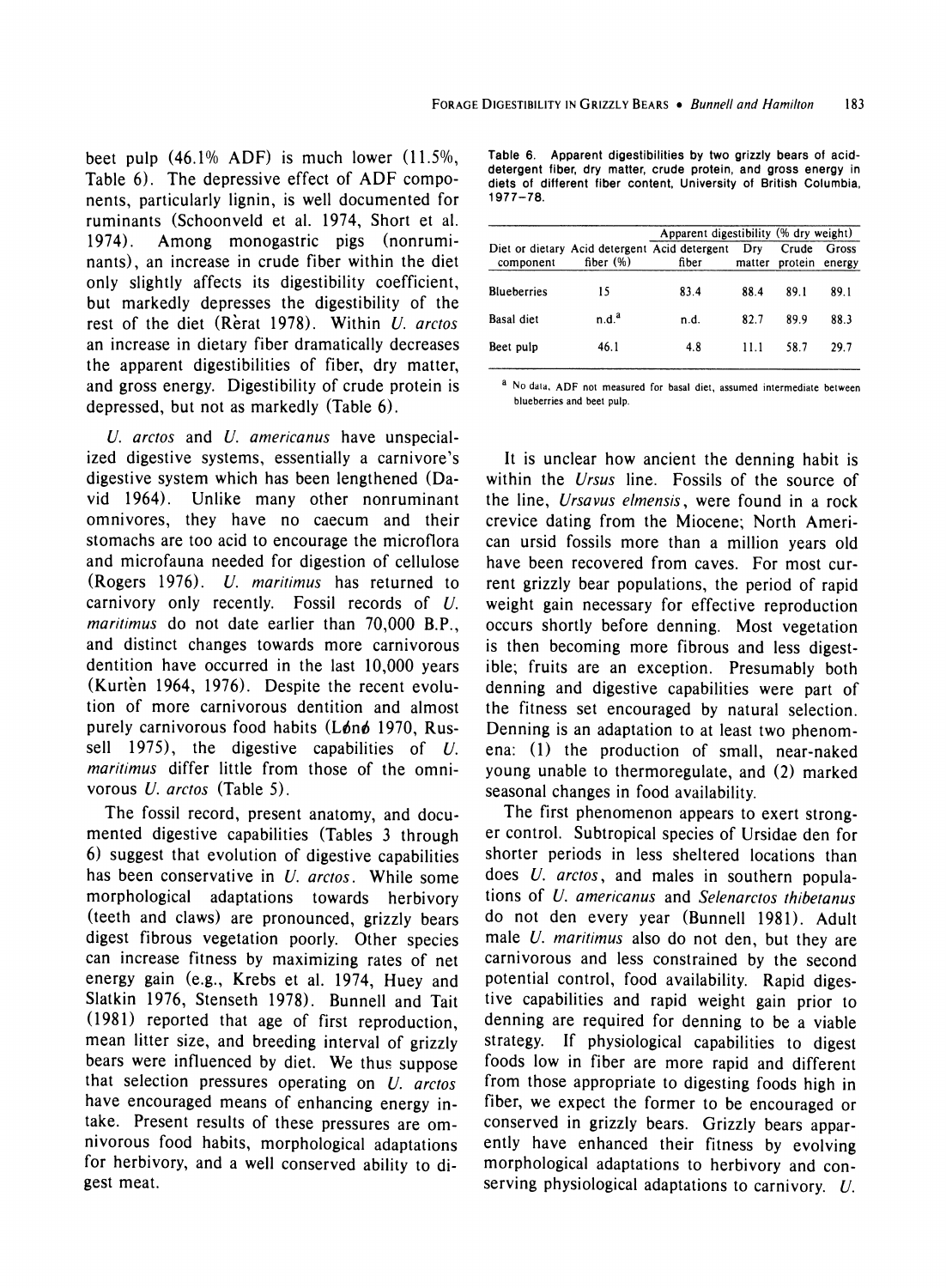**arctos are committed to seeking forage of relatively high quality, a pattern broadly evident in the studies of food habits cited and previously noted by Herrero (1978). Together these observations document the importance to grizzly bears of habitats containing succulent forage (e.g., riparian areas, avalanche chutes).** 

### **LITERATURE CITED**

- **A.O.A.C. 1970. Official methods of analysis, 11th ed. Assoc. Off. Anal. Chem., Washington, D.C. 1,015pp.**
- **BEST, R.C. 1975. Ecological aspects of polar bear nutrition. Pages 203-211 in R.L. Phillips and C. Jonkel, eds. Proc. 1975 Predator Symp., Montana For. and Conserv. Exp. Stn., Univ. Montana, Missoula.**
- **BUNNELL, F.L. 1981. Family Ursidae. Elsevier Oxford Encyclopedia of animal life. Oxford, U.K. (in press).**
- **, AND D.E.N. TAIT. 1981. Population dynamics of bears - implications. Pages 75- 98 in C. W. Fowler and T. D. Smith, eds. Dynamics of large mammal populations. J. Wiley and Sons Inc., New York, N.Y.**
- **CHARNOV, E.L. 1976a. Optimal foraging: attack strategy of a mantid. Am. Nat. 110:141 - 151.**
- **. 1976b. Optimal foraging, the marginal value theorem. Theor. Pop. Biol. 9:129-136.**
- **CHATELAIN, E. F. 1950. Bear-moose relationships on the Kenai Peninsula. Trans. North Am. Wildl. Conf. 15:224 - 234.**
- **CLARK, W.K. 1957. Seasonal food habits of the Kodiak bear. Trans. North Am. Wildl. Conf. 22:145- 151.**
- **COLBERT, E.H. 1969. Evolution of the vertebrates, 2nd. ed. John Wiley and Sons, Inc., New York. 535pp.**
- **CRAMPTON, E.W., AND L.E. HARRIS. 1969. Applied animal nutrition, 2nd. ed. W.H. Freeman and Co., San Francisco, Calif. 753pp.**
- **DAVID, D.D. 1964. The giant panda. A morphological study of evolutionary mechanisms. Chicago Nat. Hist. Mus., Fieldiana Zool. Mem. 3. 339pp.**
- **GOLLEY, F.B., G.A. PETRIDES, E.L. RAUBER, AND J.H. JENKINS. 1965. Food intake and assimilation by bobcats under laboratory conditions. J. Wildl. Manage. 29:442 -447.**
- **GRAHAM, D.C. 1978. Grizzly bear distribution, use of habitats, food habits and habitat characterization in Pelican and Hayden Valleys, Yellowstone National Park. M.S. Thesis. Montana State Univ., Bozeman. 124pp.**
- **HAGLUND, B. 1968. Winter habits of the bear (Ursus arctos L.) and the wolf (Canis lupus L.) as revealed by tracking in the snow. Viltrevy 5:213 - 361.**
- **HAMER, J.D.W. 1974. Distribution, abundance, and management implications of the grizzly bear and mountain caribou in the Mountain Creek Watershed of Glacier National Park, British Columbia. M.S. Thesis. Univ. Calgary, Calgary, Alberta. 164pp.**
- **HERRERO, S. 1978. A comparison of some features of the evolution, ecology and behavior of black and grizzly/**  brown bears. Carnivore  $1(1):7 - 17$ .
- **HUEY, R. B., AND M. SLATKIN. 1976. Cost and benefits of lizard thermoregulation. Q. Rev. Biol. 51:363- 384.**
- **JENSE, G.K. 1968. Food habits and energy utilization of badgers. M.S. Thesis. South Dakota State Univ., Brookings. 39pp.**
- **KINGSLEY, M. C. S., J. A. NAGY, AND R. H. RUSSELL. 1983. Patterns of weight gain and loss for grizzly bears in northern Canada. Int. Conf. Bear Res. and Manage. 5:176- 180.**
- **KISTCHINSKI, A.A. 1972. Life history of the brown bear (Ursus arctos L.) in north-east Siberia. Int. Conf. Bear Res. and Manage. 2:67- 73.**
- **KREBS, J.R., J.C. RYAN, AND E.L. CHARNOV. 1974. Hunting by expectation or optimal foraging? A study of patch use by chickadees. Anim. Behav. 22:953- 964.**
- **KURTEN, B. 1964. The evolution of the polar bear, Ursus maritimus Phipps. Acta Zool. Fenn. 108:1 - 30.**
- **. 1976. The cave bear story. Life and death of a vanished animal. Columbia Univ. Press, New York, N.Y. 163pp.**
- **LLOYD, K., AND S. FLECK. 1978. Food habits of black (Ursus americanus Pallas) and grizzly bears (Ursus arctos Linne) in coastal and interior British Columbia, Canada. Cong. Theriol. Int. 11:139.**
- **L0NO, 0. 1970. The polar bears (Ursus maritimus Phipps) in the Svalbard area. Nor. Polarinst. Skr. 149. 103pp.**
- **MCCARTHY, J.F., F.X. AHERNE, AND D.B. OKAI. 1974. Use of HCI insoluble ash as an index material for determining apparent digestibility with pigs. Can. J. Anim. Sci. 54:107- 109.**
- **MEALEY, S.P. 1975. The natural food habits of free ranging grizzly bears in Yellowstone National Park. 1973 - 1974. M.S. Thesis. Montana State Univ., Bozeman. 158pp.**
- **. 1980. The natural food habits of grizzly bears in Yellowstone National Park, 1973 -74. Int. Conf. Bear Res. and Manage. 4:281 -292.**
- **MORRIS, J.G., J. FUJIMOTO, AND S.C. BERRY. 1974. The comparative digestibility of a zoo diet fed to 13 species of felid and a badger. Int. Zoo Yearb. 14:169- 171.**
- **MUNDY, K. R. D. 1963. Ecology of the grizzly bear (Ursus arctos) in Glacier National Park, British Columbia. M.S. Thesis, Univ. Alberta, Edmonton. 103pp.**
- **MURIE, A. 1944. The wolves of Mount McKinley. U.S. Dep. Inter., Natl. Park Serv., Fauna of the Natl. Parks of the U.S., Fauna Series 5. 238pp.**
- **PEARSON, A.M. 1975. The northern interior grizzly bear Ursus arctos L. Can. Wildl. Serv. Rep. Series 34. 86pp.**
- **PYKE, G.H., H.R. PULLIAM, AND E.L. CHARNOV. 1977. Optimal foraging: a selective review of theory and tests. Q. Rev. Biol. 52:137 - 154.**
- **REkAT, A. 1978. Digestion and absorption of carbohydrates and nitrogenous matters in the hindgut of the omnivorous nonruminant animal. J. Anim. Sci. 46:1808 - 1837.**